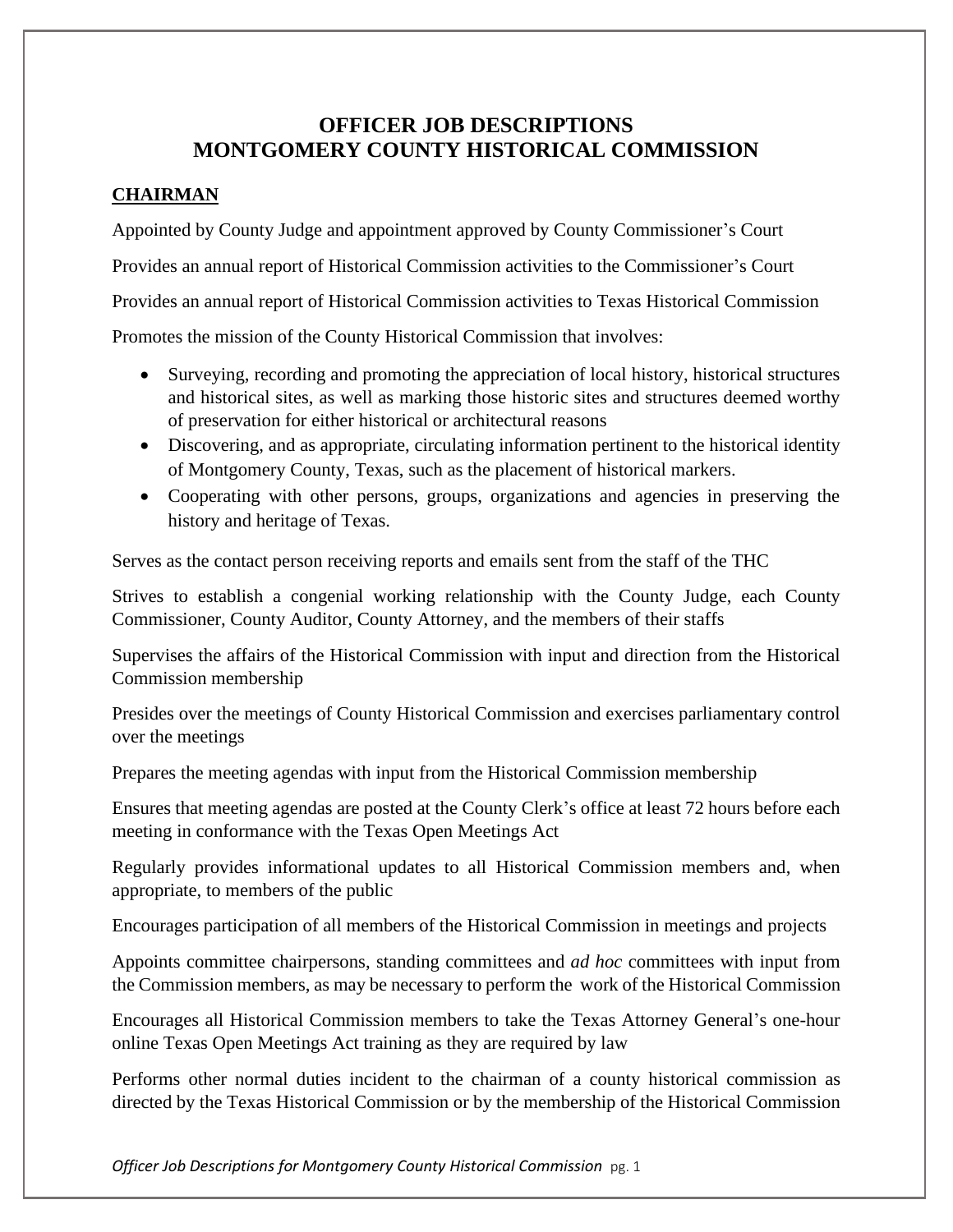## **VICE CHAIRPERSON**

Elected for a two-year term by the membership of the Historical Commission at the first meeting of the Commission in odd-numbered years after all Historical Commission members have been reappointed by the County Commissioners Court

Acts in place of the Chairperson in the event of the Chairperson's absence, inability, or refusal to act

Strives to be familiar with the job description and duties of the Chairman to be prepared to assume those duties if necessary

Exercises and discharges such other duties as may be required by the membership of the Historical Commission or requested by the Chairperson

Serves as the parliamentarian at Commission meetings and interprets any ambiguities of the Bylaws

## **TREASURER**

Elected for a two-year term by the membership of the Historical Commission at the first meeting of the Commission in odd-numbered years after all Historical Commission members have been reappointed by the County Commissioners Court

Conducts the financial business of the Historical Commission, including depositing, or ensuring that someone deposits, all donations to the Commission and sales proceeds with the County Treasurer

Submits reports of the Commission's financial standing at each Commission meeting

Responsible for accountings to the County Auditor and Commission Officers as required

Serves as a member of the Grants Committee to ensure that all grant reimbursements comply with the Grant Reimbursement Procedure of the Historical Commission

Performs all duties incident to the office of Treasurer and such other duties as may be required by law or the Bylaws.

Performs other duties as may be assigned by the Executive Committee or by the Historical Commission membership

### **SECRETARY**

Elected for a two-year term by the membership of the Historical Commission at the first meeting of the Commission in odd-numbered years after all Historical Commission members have been reappointed by the County Commissioners Court

*Officer Job Descriptions for Montgomery County Historical Commission* pg. 2